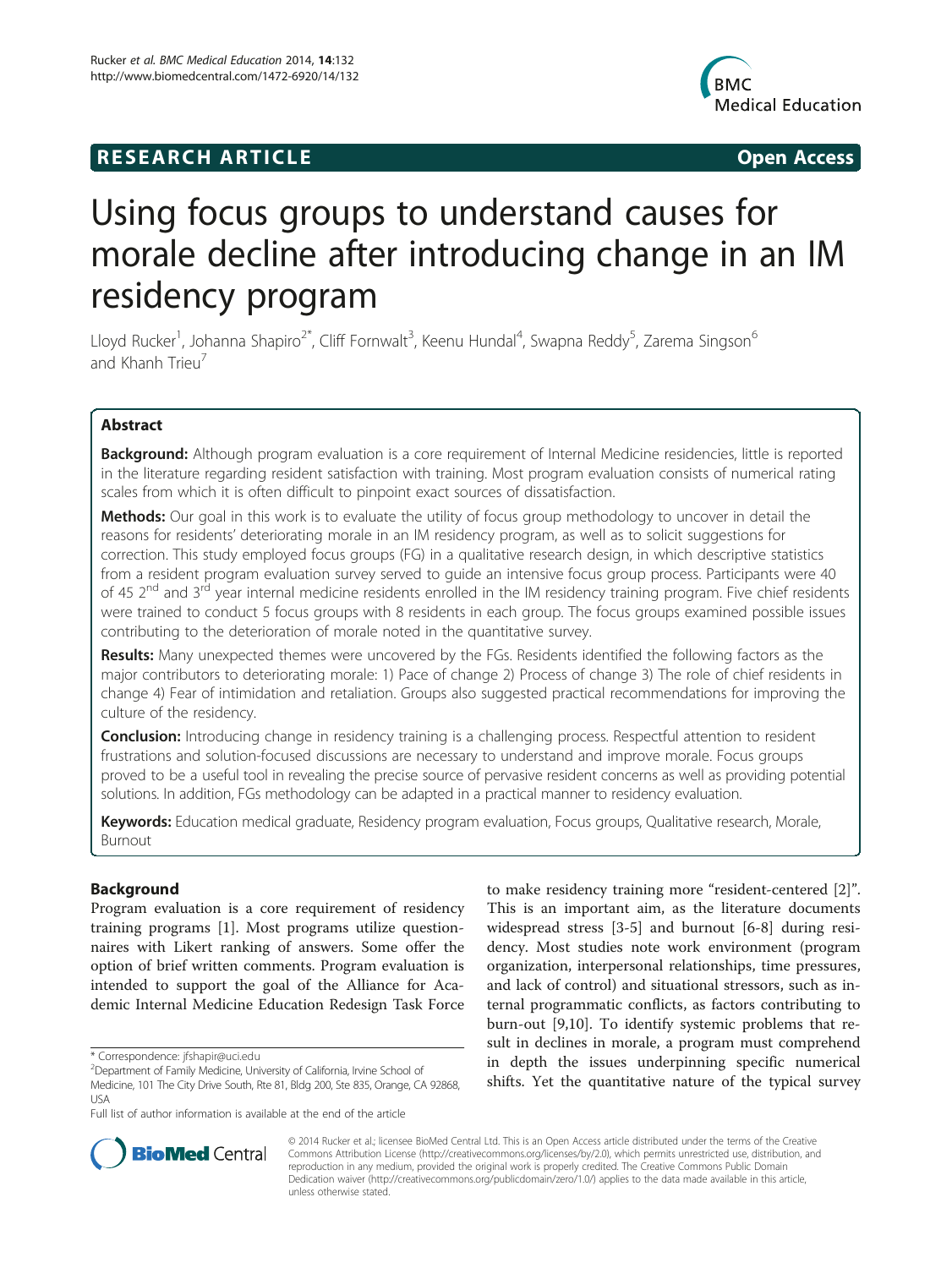<span id="page-1-0"></span>tool precludes such deep understanding of residents' concerns.

The study was triggered by an annual written resident survey that uncovered new resident dissatisfaction and a lower overall level of morale compared to prior years. Specifically, resident evaluations of program leadership, fairness of evaluations, and educational quality declined compared to the two previous years, as did resident personal and professional morale (see Table 1). Especially troubling was that less than two-thirds of the residents agreed that they would choose this program again, compared to 91.0% in the previous year. However, because we could not determine from our standard survey the specific nature and sources of this dissatisfaction, we conducted a series of focus groups (FGs) to gain a more explicit understanding of residents' concerns. Focus groups are often used to gather more in-depth information about survey results; and to explore questions where differences of opinion might exist [\[11\]](#page-5-0). Although at first glance FGs might not seem ideally suited to the exploration of sensitive topics, in fact research suggests that they can reveal data that other methodologies do not [\[12](#page-5-0)].

# Methods

# Participants

Participants in the FG process were 40 of the 45 available residents from the final 2 years of training in a public university internal medicine residency program. We excluded interns because interns had not participated in the evaluation survey. Residents were free to decline, but almost all agreed.

Table 1 Four years of selected survey results

|                 |                            | <b>YR1</b> | <b>YR 2</b> | <b>YR 3*</b> | <b>YR4</b> |
|-----------------|----------------------------|------------|-------------|--------------|------------|
| Quality         | Leadership                 | 3.74       | 3.84        | 3.62         | 3.73       |
|                 | Fair Evaluation            | 3.80       | 3.86        | 3.62         | 3.90       |
|                 | <b>Educational Quality</b> | 3.99       | 4.11        | 3.71         | 4.04       |
| Personal morale | Depressed (% total)        | 4.5        | 2.50        | 3.40         | 2.70       |
|                 | Low                        | 26.9       | 22.8        | 36.4         | 29.3       |
|                 | Okay                       | 35.8       | 46.8        | 39.8         | 42.3       |
|                 | Good                       | 29.9       | 21.5        | 20.5         | 25.7       |
| Program morale  | Depressed (% total)        | 0.0        | 0.0         | 1.10         | 0.0        |
|                 | Poor                       | 11.9       | 6.4         | 20.5         | 9.2        |
|                 | Expected                   | 70.1       | 66.7        | 67.0         | 73.2       |
|                 | Better than expected       | 14.9       | 24.4        | 8.00         | 17.6       |
| Choose again    | Yes (%)                    | 77.3       | 91.0        | 62.8         | 82.3       |
|                 | No.                        | 3.0        | 1.30        | 8.10         | 4.1        |
|                 | Unsure                     | 19.7       | 7.70        | 29.1         | 13.6       |

\*Year 3 was the year of concern evaluated by the focus groups.

#### FG design, training, and implementation

The Program Director (PD) developed a preliminary version of the FG questions based on data from the yearend survey. The 5 chief residents and a psychologist with many years' experience designing FG protocols and facilitating focus groups reviewed and modified this question protocol. The questions were open-ended to allow diverse opinions to emerge. The protocol included probes and follow-up questions [\[13\]](#page-6-0).

We employed a modified FG methodology, following adjustments recommended for conducting focus groups in small communities with a high degree of social familiarity [\[14](#page-6-0)]. As in a small community, group participants in this study knew each other and the facilitators were "insiders," chief residents in the program, in contrast to the usual practice where group members are not previously acquainted and facilitators have no connection with participants [\[15\]](#page-6-0). We decided to use chiefs as the facilitators for both pragmatic and theoretical reasons. Practically, we did not have funding to hire external facilitators. We also wanted to employ a methodology that could realistically be replicated in other residencies, which similar to our program would likely not have the resources to pay for outside facilitators. From a theoretical perspective, guidelines for use of focus groups in community research encourage training trusted community members as facilitators, rather than using expert outsiders [[14](#page-6-0)]. We reasoned that participating residents would be more comfortable in discussing morale issues with known individuals in whom they had respect and confidence.

We recruited 5 separate groups of residents with 8 members in each group. Each group held two sessions with a team of two program chief residents, one of whom served as facilitator, the other as note-taker.

The 5 chiefs were trained as moderators [[16](#page-6-0)] in a session that included discussion, role playing, and supplementary reading materials on FG philosophy and methodology [[17](#page-6-0)]. In the actual FG sessions, the chiefs made clear to participants that, as moderators, they were there to facilitate, not judge. These chiefs were new to the job and had been residents, not faculty, during the prior year when the morale decline originated. Anonymity and confidentiality for participants was ensured to establish an atmosphere of safety. All participants were aware identifying information would be redacted. At the end of each FG, the moderator summarized the main points of the discussion and asked group participants to confirm and/or modify this summary [[18](#page-6-0),[19](#page-6-0)]. All sessions were audio recorded and transcribed.

#### Data analysis

An audit trail of transcriptions, field notes, focus group summaries and interpretations was established [[20,21\]](#page-6-0). A qualitative method known as immersion-crystallization guided data analysis [[22](#page-6-0)]. In the initial phase of this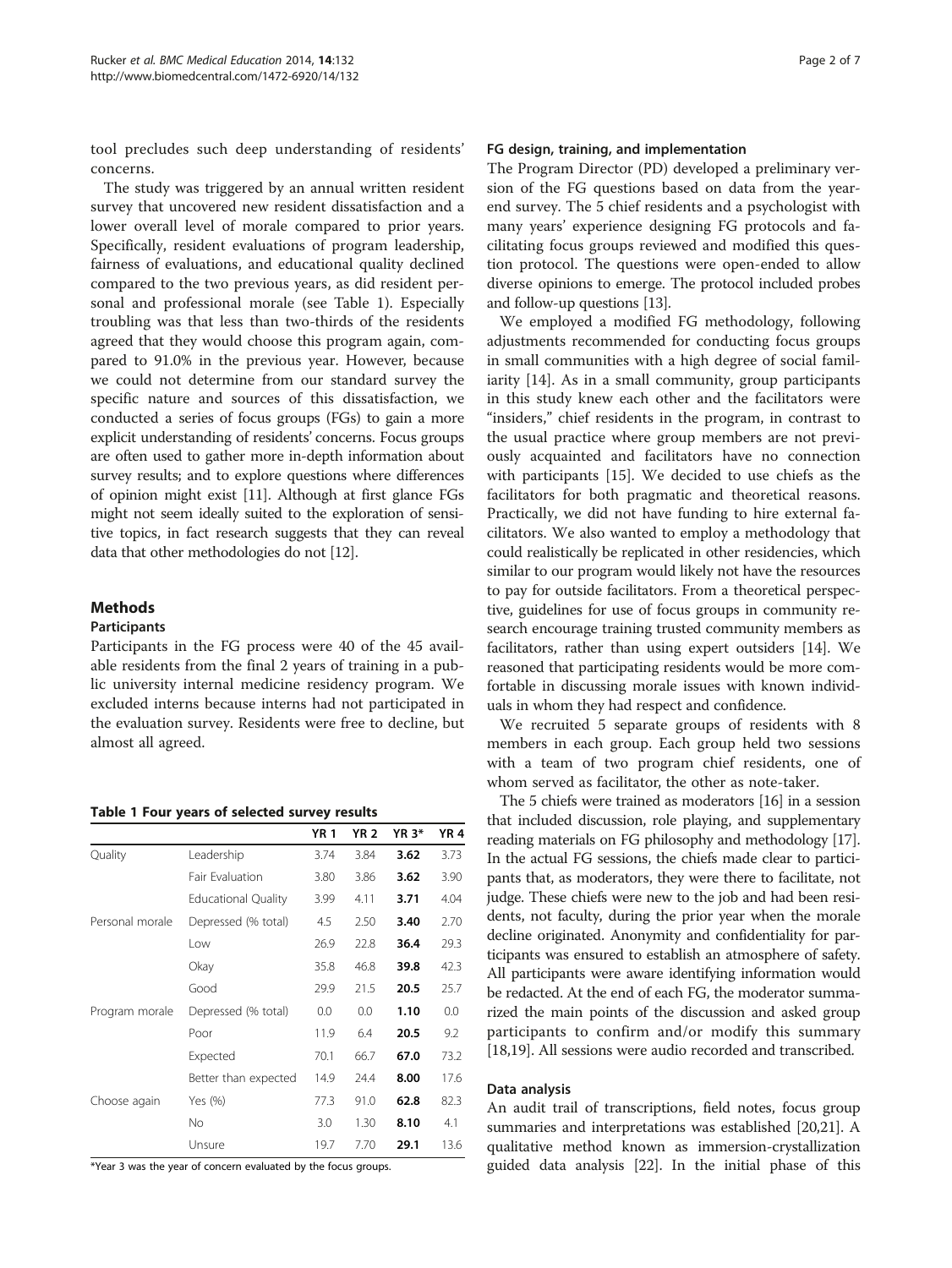process, individual researchers noted key words, phrases, and major themes [[18,23\]](#page-6-0). Transcripts were reviewed by multiple members of the team [[24](#page-6-0)]. Researchers then met to discuss their interpretations. In order to detect core patterns and comments, we evaluated the discussion for the frequency of themes and the intensity of comments. Resolution of disagreements was achieved through discussion. As a result of this analytic process, the researchers consolidated their findings into the four themes reported below.

This research project was reviewed and approved by the University of California Irvine Office of Research institutional review board (HS#2011-8427). Because information was collected in a manner such that no identifiers were used and participants could not be linked to the data, the study was approved as exempt research and written consent was not required. All potential participants were given information about the goals and methods of the study. They were informed that they were being asked to take part in research; what their participation would involve, including risks and benefits; and how their privacy and confidentiality would be protected. Because participants were residents in the program, we emphasized that participation was voluntary, and that participants could withdraw at any time or refuse to participate without any adverse consequences. Everyone who agreed to take part in the study consented verbally to their involvement.

The reporting of this study conforms to RATS guidelines for qualitative research. In particular, it presents an argument for the relevance of the study question. It provides explanation and justification for the particular qualitative methodology selected. It demonstrates transparency in describing study procedures, including sampling methods and recruitment strategies, data collection and analysis, roles of researchers and ways in which possible conflicts of interest were addressed. It discusses informed consent and efforts to guarantee anonymity and confidentiality to study participants. Finally, it attempted to draw conclusions based in the literature that did not overreach and that honestly recognized study limitations.

# Results and discussion

There was widespread agreement across all groups that morale had declined. Researchers identified 4 main themes contributing to this demoralization: the pace of change; the process by which change was introduced; alteration in the role of chiefs from resident advocates to agents of change; and fear of retaliation. Each theme contained a number of "surprises" that had not been expected by the PD or the residency program, and could not have been deduced from the survey questionnaire results.

# Theme 1: the pace of programmatic change

Program changes included a shift away from float night coverage to overnight call; the introduction of a new

morning conference; and the implementation of a weekly protected half-day of focused educational experience (the Academy). FG participants attributed some of the deterioration of morale to the many changes that had occurred over a short period of time, leaving them feeling helpless and out of control. In the words of one resident, "It has been this culture over the last twelve months of constant change… it felt like a completely different residency program" (Group 4). In itself, this theme was self-evident, as multiple, simultaneous changes are obviously stressful. However, a revelation to administration was that residents found even positive changes such as new educational conferences to be nerve-racking, principally because of the time commitments involved. "Even some of the things which I think are good, adding the academy, morning report, caused some stress last year because they were new and they changed the routine" (Group 3). A minority of residents disagreed: "Bringing morning reports, introducing the academy-where you get to see your colleagues – these were great changes-everyone likes that. It's better having it than not" (Group 4).

The depth and strength of resident feelings was also surprising. As one resident put it, "We feel like we're guinea pigs. That we're being experimented on, especially the call schedule" (Group 3). Many residents described intense frustration and disorientation in response to perceived loss of structure, instability, and uncertainty. "This program has changed completely… to deal with the stress of all of these changes kind of brings us down" (Group 1). "The whole experience was awful, incredibly awful, the team was completely fragmented" (Group 5). All groups reported an unexpected level of anxiety and distress. However, a few residents were more philosophical: "Big changes take awhile for people to adjust to; people aren't going to like it in the beginning" (Group 5). Another disputed the negative effects entirely: "The environment is excellent overall, I don't feel overworked, and there is agood balance of teaching and time off" (Group 4).

# Theme 2: the process of change

According to participants, the process by which change was introduced was more stressful than the changes. This too was an unanticipated outcome for the residency program which, in its own eyes, had made every effort to take account of resident perspectives and include residents in all decision making processes. Still, many residents did not feel that they had a say in the call schedule change – to them, it seemed superimposed from above. "It seemed like there was some sort of charade to make it look like this was what residents wanted" (Group 2). In their view, resident feedback sessions were not really relevant to the actual change process. "Whether or not the vote actually counted for anything I'm not sure and I actually doubt it" (Group 1). The process "seems like it was a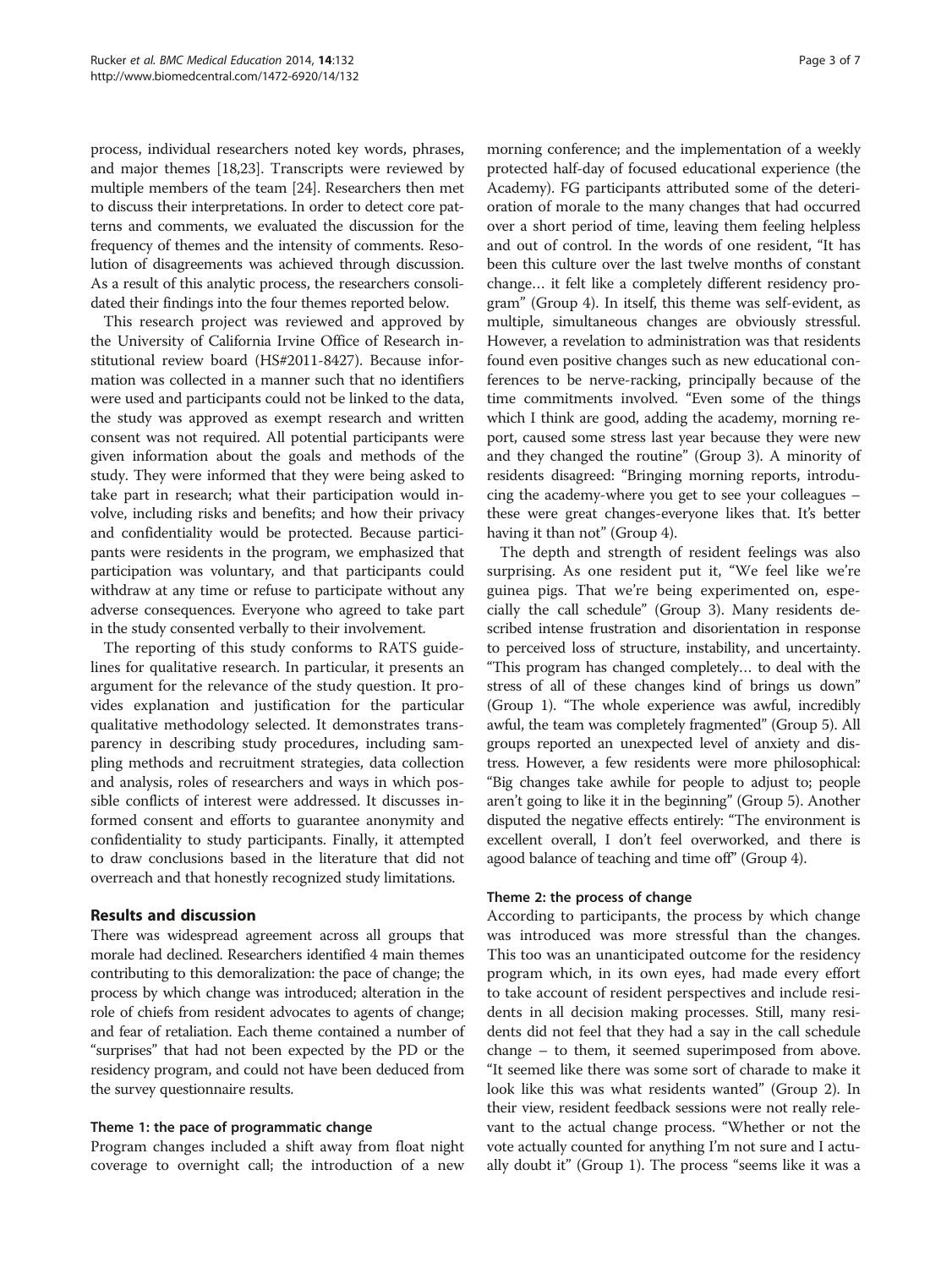farce" (Group 4). "People ended up being insulted by the whole process. Why bother telling us you want our opinion when you're just going to do it anyway?" (Group 4).

# Theme 3: chief residents as agents of change compromised their more important role of resident advocates

Much of the responsibility for morale decline was placed at the feet of the prior year chiefs, yet another unanticipated finding. Because of their competence and the respect in which they were held by both the residency director and their fellow residents, these chiefs were given the task of presiding over the transition. Yet, confronted with changes that were dramatic and in some cases unpopular, residents largely misconstrued this liaison role and tended to blame the chiefs for their difficulties with the new system. For example, some residents described them as agents of the administration who "…didn't care…were more of a watchdog than helpful" (Group 1). One resident summed up the sense of vulnerability: "There was a pervasive feeling that you don't have somebody you can tell things to, or air your complaints to, and not feel that there may be some type or retributions or that it's not going to stay confidential" (Group 4). However, the anger at the previous chief was not universal. As one resident pointed out, "The chiefs drop in occasionally, heck to see how the teams are doing: 'Hey guys, how's it going?' They bring candy. The chiefs help with how to put in orders or deal with systemic problems" (Group 2). Another liked that a chief was present at the sign-out process, "…not for sake of correcting people, but to make sure things are okay-giving specific feedback verbally, what to do if patient has this…" (Group 4).

# Theme 4: fear of intimidation or retaliation

The process of change, in turn, was affected by perceptions about the culture of the residency. A minority of residents considered the atmosphere of the program to be fairly positive, which corresponded to the perceptions of the administration. "[The PD] is receptive to hearing feedback… he's pretty responsive" (Group 5). Others considered the program to be "somewhere in between" openness and retaliation (Group 2). A resident from a different group protested, "I do not consider the atmosphere to be at all intimidating. It's always hard to receive feedback, and in this program people try to give feedback in a helpful manner" (Group 1).

However, the majority was more negative, stating that the program culture often was actively hostile, defensive, and resistant to feedback. Again, the intensity of resident feelings was startling to the residency program. "At residency meetings, the administration is antagonistic and intimidating to the residents" (Group 2). Residents reported feelings of being ignored, discounted, or not legitimized. They expressed concern that speaking out might jeopardize their landing future fellowships. "People are afraid for their fellowships; they're afraid for their futures, you piss off the wrong person…" (Group 3). They appeared afraid of upsetting people in power. "When you've been open and been attacked, it makes you not speak up anymore" (Group 3).

Fear of retaliation existed in part because of the perceived lack of anonymity in registering complaints. Many residents were not aware that anonymous reporting mechanisms existed. It was pointed out that evaluations could easily be traced back to particular persons. "End-of-block evals are not anonymous… I made a comment about the call system. I wrote some very strong comments and I was called in for that" (Group 5). A pervasive sense of evaluations being misused in a punitive way was also uncovered. Some residents reported examples of "quid pro quo" evaluations – situations where they felt faculty retaliated against an honest evaluation with a negative evaluation of their own. "… Most people felt like they couldn't give an honest eval because what happens is the attendings will wait and look for it" (Group 4). In a minority view, one resident offered the alternative suggestion that "Maybe chiefs reported things out of concern for the person. And you could think about being called in to the PD's office as a way to offer help and show concern" (Group 2).

Overall, however, across all five focus groups, in the opinion of the research team analyzing the transcripts, the intensity of the language used conveyed a sense of moral outrage and bitterness that could not have been predicted from the survey results alone. Moral outrage is defined in the social sciences as a response to transgressions by others based on individuals' expectations of perceived rights and privileges. Moral outrage is an outgrowth of moral distress, and occurs when distress cannot be relieved [\[25\]](#page-6-0). The residents' sense of immunity from certain behaviors they perceived to be wrong seemed to be repeatedly violated according to their subjective judgments. The results of this demoralization were significant. Several residents said they wouldn't pick this program again. Another added, "I can't wait until it's done" (Group 3) while someone else chimed in, "I'll never come back here again" (Group 3).

As a result of the FG process, we developed crucial insights into what had gone wrong with a process of change that the administration believed to be inclusive and transparent. While cautious of generalizing from the experience of a single program, we believe there are relevant conclusions other training programs should consider.

First, because residents are stressed and often overwhelmed [\[3](#page-5-0)], the protocols and parameters of a decisionmaking process must be clear before that process begins. Otherwise residents may have unfulfilled expectations and feel as though their time has been wasted. Residents' views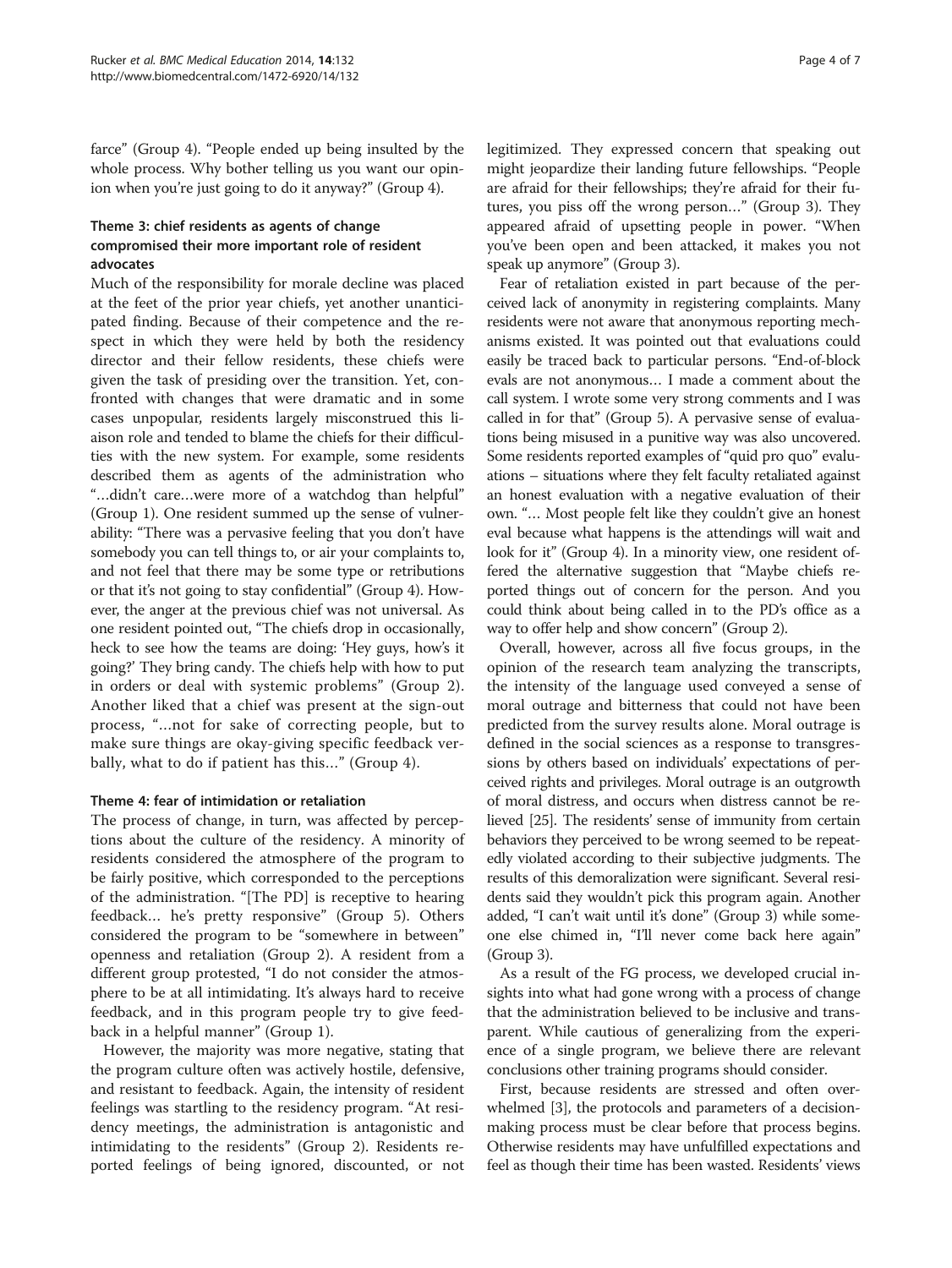and desires should always be treated respectfully, even when they cannot be entirely met. As other research has shown, extensive preparation and involvement of residents in change process is associated with greater satisfaction [[26](#page-6-0)].

Further, change creates stress, and more change creates more stress. Residents perceived some changes as adverse while others were in concept positive and productive. However, the sheer volume of near-simultaneous changes created undue stress and affected morale. This was especially true because even changes that were perceived as positive required increased time commitment from the residents. The FG process uncovered dissatisfaction with increased educational time and resources, a surprising phenomenon which was not at all evident in the paper survey where these new conferences were given high marks.

As well, residents can feel intimidated, powerless, and vulnerable to abuse [[5\]](#page-5-0). The PD, chief residents, and faculty underestimated the degree to which residents felt unable to openly express opinions and the difficulty of obtaining sufficient buy-in for successful change [\[27](#page-6-0)]. The PD believed that the change process had been extensive and inclusive. Nevertheless, while structures were in place for feedback and input, residents felt as though their comments or evaluations would lead to reprisals.

Many medicine residents plan to go on to additional fellowship training. Success in obtaining fellowships is highly dependent upon the recommendations of faculty. Residents seemed especially reluctant to openly express their views for fear of not being able to obtain fellowship positions. To counteract such deep-seated fears, extra care must be taken to guarantee resident safety in dialoguing openly about problems. Chief residents play a crucial mediating role between faculty and residents. Chiefs are among the best of the program's house officers, and for this reason are asked to stay on as faculty for an extra year to teach and supervise. Both the program administration and residents regarded the chiefs who guided the change process as capable, hardworking, and respected. They were viewed as excellent teachers and innovators. For these reasons, the administration felt that they would be key persons to explain and promote change. However, while program administration felt that giving chief residents an important role in the change process would be beneficial, in fact placing the chiefs in that position led to loss of their credibility as resident advocates, a crucial aspect of the chief resident role. In the eyes of their fellow residents, once they were required to become "agents of change" for the administration, they were perceived as unsafe. Therefore, they had diminished capacity to function as effective problemsolvers and as liaison to the administration.

Although the large majority of the FGs expressed significant dissatisfaction, this was by no means a universal

response. There were dissenting opinions which were more supportive of the residency, more sympathetic to the constraints on the PD, and more tolerant of the change process. Although the FG process itself did not provide specific insights regarding why certain residents seemed more positive and resilient, in discussions of the research team it appeared that these individuals seemed to have an unusually strong capacity to deal with adversity and unexpected situations. This reminds us that introducing change elicits a range of responses in residents, influenced in part by their attitudes toward their working conditions [[28](#page-6-0)], and suggests the importance of channeling more positive residents as leaders in the change process.

#### **Limitations**

This study was limited by a number of factors. The study was constrained by unavoidable modifications made in the FG methodology, especially the use of current chief residents as FG facilitators. However, these changes also made the FG process more realistic for other residency programs. The faculty researchers made every effort to ensure that the facilitators understood the importance of a neutral stance and did not have any "axe to grind" based on their own experiences in the residency. The team spent significant time in the training session practicing nonjudgmental questions and probes with the facilitators to reduce potential contamination of the findings.

Another potential limitation is that, despite conscientious efforts to give residents a choice about participating in the study, residents may have felt pressured to attend the FGs; and the possibility of coercion in turn might have inhibited the honest expression of critical viewpoints. However, based on the content of the data, we believe that the FG participants felt safe enough to express authentic opinions that accurately reflected their concerns. It is at least equally if not more likely that the high participation rate reflected the strength of resident feelings.

Finally, it is possible that our choice of methodology – focus groups rather than individual interviews – may have skewed the findings. In other words, there is a concern that a focus group, by voicing strong affect in a particular direction, may result in an overrepresentation of similar findings. An individual interview might produce more accurate feelings. The literature on focus groups addresses this point by emphasizing the importance of contrary opinions; and in its methodology, often explicitly requests opinions different from those being expressed [[29](#page-6-0)]. The evidence that we succeeded overall in this regard is the existence of dissenting positive opinions.

Most qualitative researchers acknowledge that there are advantages and disadvantages to both focus groups and individual interviews. For example, focus groups are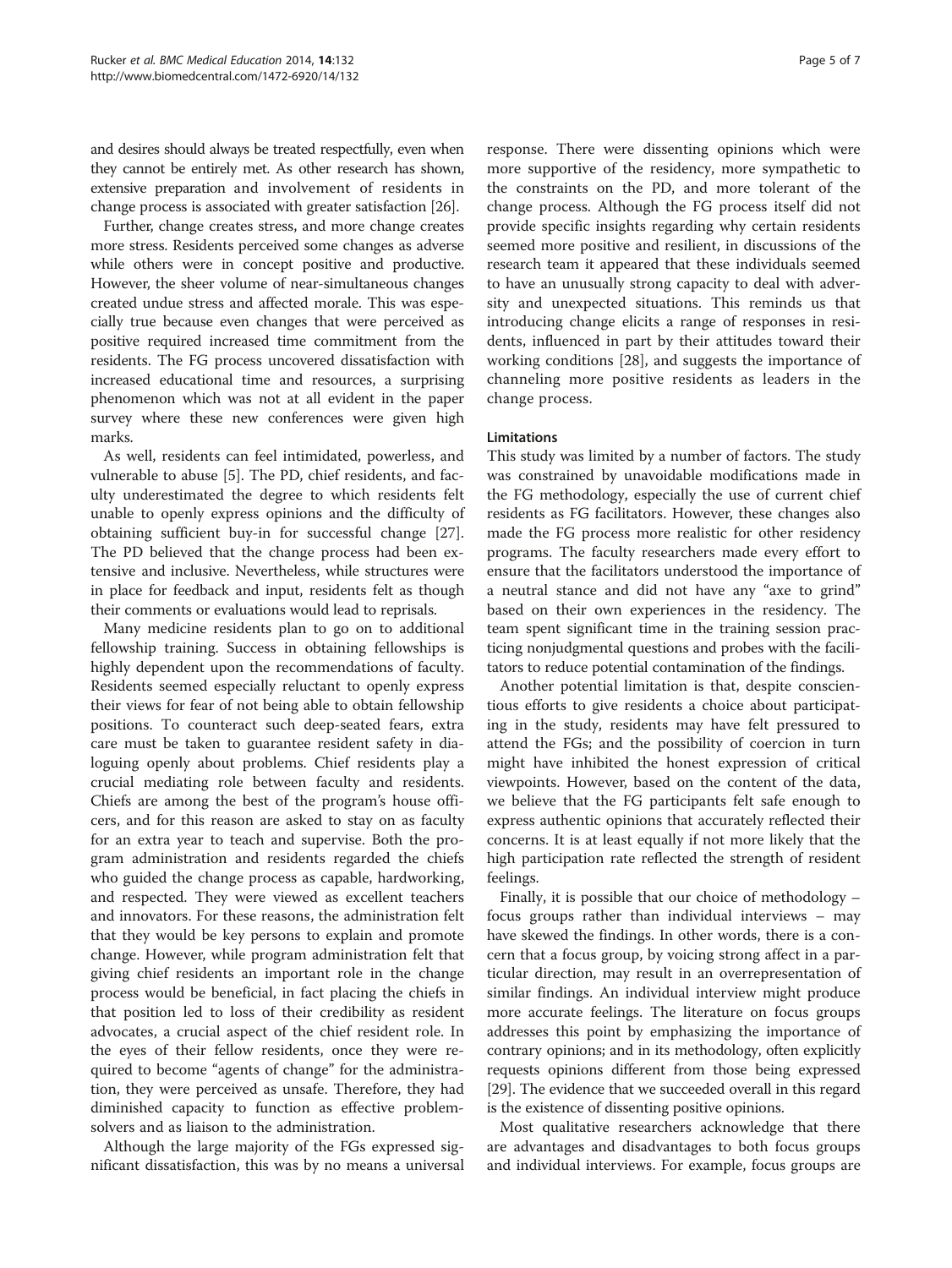<span id="page-5-0"></span>preferable in terms of obtaining a real-world response and avoiding tendency to please the interviewer. Focus groups are also considered superior when wishing to explore whether consensus or disagreement exists about an issue. On the other hand, individual interviews can better generate in-depth information about a single individual. They avoid the influence group dynamics may exert; and they are generally more useful when probing extremely sensitive subjects [\[30](#page-6-0)]. On balance, because we wanted to stimulate discussion among the residents and elicit multiple perspectives, we felt focus groups would better serve our purposes. Then too, as other researchers observe, they are a more efficient approach when resources are limited.

# Conclusions

The FG process helped this medicine residency program to uncover a depth of dissatisfaction not previously recognized, and furthermore, uncovered sources of dissatisfaction which were surprising and could not have been determined from the mostly Likert scale written survey. Researchers note that "critical events" in training can be a source of both distress and personal growth [\[31](#page-6-0)]. We hoped that, using the FG process, we could understand residents' dissatisfaction and decreased morale in a way that would point us in the direction of programmatic improvement. In fact, understanding those issues in a multifaceted way led to the implementation of substantial programmatic changes with the goal of improving morale and wellbeing [\[28](#page-6-0)]. These included new mechanisms for anonymous feedback, bundling of faculty evaluations, expanded forums for communication, implementation of routine focus groups as standard in the evaluation process, chief residents being asked to play more of an advocacy role for residents rather than function as extensions of the administration, and an overall entirely different approach and sensitivity to change. Without the insights gained from the FGs, such directed and specific change would not have been possible. In a gratifying development, in the following year resident scores in the areas of morale and leadership improved (See Table [1\)](#page-1-0). While we cannot claim causality or even correlation, we feel that the findings of the focus groups enabled us to quickly – but cautiously! –enhance the program in ways that benefitted residents and administration alike.

#### Competing interest

The authors state that they have no conflict of interest in conducting this research.

#### Authors' contributions

LR originated the idea for the study and was responsible for its intellectual conceptualization. He also organized the research team. He was the primary developer of the question route used in the study. He played a major role in the interpretation of the data. He had a major role in conceptualizing and writing of the paper reporting study findings. JS provided expertise in focus group methodology. She provided two training sessions in FG methods for

the research team; and continued to provide guidance throughout the study. She was responsible for troubleshooting problems in the design and implementation of the study and in data analysis and interpretation. She played a major role in data analysis and interpretation, as well as in preparing multiple drafts of the paper reporting study findings. HF, KH, SR, ZS, and KT participated in focus group methodology training sessions and made substantial contributions to the design and content of the question route. They all conducted focus groups and participated in the data analysis. They reviewed multiple drafts of the paper and contributed critical changes and suggestions. All authors have read and approved the final manuscript.

#### Authors' information

LR was Program Director for the UCI-SOM Internal Medicine Residency Program at the time of the study. JS is Director of the Program in Medical Humanities & Arts, UCI-SOM. HF, KH, SR, ZS, and KT were Internal Medicine residency program chief residents at the time of the study.

#### Acknowledgments

We wish to thank the Internal Medicine residents who volunteered to participate in the study's focus groups, and who expressed their concerns and opinions with openness and authenticity.

#### Author details

<sup>1</sup>Department of Medicine, University of California, Irvine School of Medicine, Irvine, CA, USA. <sup>2</sup>Department of Family Medicine, University of California, Irvine School of Medicine, 101 The City Drive South, Rte 81, Bldg 200, Ste 835, Orange, CA 92868, USA. <sup>3</sup>Department of Medicine, University of California, Irvine School of Medicine; VA Long Beach Healthcare System, Long Beach, CA, USA. <sup>4</sup>Providence Health and Services, Portland, Oregon, USA. <sup>5</sup>The Oregon Clinic, Portland Oregon, USA. <sup>6</sup> Gastroenterology Consultants of San Antonio, San Antonio, Texas, USA. <sup>7</sup>Southern California Kaiser Permanente Medical Group, Irvine, CA, USA

#### Received: 22 December 2013 Accepted: 30 June 2014 Published: 3 July 2014

#### References

- 1. ACGME common requirements for residency programs in internal medicine. 2013. Retrieved July 8, 2014 from [http://acgme.org/acgmeweb/portals/0/](http://acgme.org/acgmeweb/portals/0/PFassets/2013-PR-FAQ-PIF/140_internal_medicine_07012013.pdf) [PFassets/2013-PR-FAQ-PIF/140\\_internal\\_medicine\\_07012013.pdf](http://acgme.org/acgmeweb/portals/0/PFassets/2013-PR-FAQ-PIF/140_internal_medicine_07012013.pdf).
- 2. Meyers FJ, Weinberger SE, Fitzgibbons JP, Glassroth J, Duffy FD, Clayton CP, Alliance for Academic Internal Medicine Education Redesign Task Force: Redesigning residency training in internal medicine: the consensus report of the alliance for academic internal medicine education redesign task force. Acad Med 2007, 82:1211–1219.
- 3. Cohen JS, Patten S: Well-being in residency training: a survey examining resident physician satisfaction both within and outside of residency training and mental health in Alberta. BMC Med Educ 2005, 5:21
- 4. Levey RE: Sources of stress for residents and recommendations for programs to assist them. Acad Med 2001, 76:142–150.
- 5. Mareiniss DP: Decreasing GME training stress to foster residents' professionalism. Acad Med 2004, 79:825–831.
- 6. West CP, Shanafelt TD, Kolars JC: Quality of life, burnout, educational debt, and medical knowledge among internal medicine residents. JAMA 2011, 306:952–960.
- Ripp J, Fallar R, Babyatsky M, David R, Reich L, Korenstein D: Prevalence of resident burnout at the start of training. Teach Learn Med 2010, 22:172–175.
- 8. Campbell J, Prochazka AV, Yamashita T, Gopal R: Predictors of persistent burnout in internal medicine residents: a prospective cohort study. Acad Med 2010, 85:1630–1634.
- 9. Randall CS, Bergus GR, Schlechte JA, McGuinness G, Mueller CW: Factors associated with primary care residents' satisfaction with their training. Fam Med 1997, 29:730–735.
- 10. Satterfield JM, Becerra C: Developmental challenges, stressors and coping strategies in medical residents: a qualitative analysis of support groups. Med Educ 2010, 44:908-916.
- 11. Harrell MC, Bradley MA: Semi-structured interviews and focus groups. In RAND Corporation Technical Report Series; Training Manual). Santa Monica, CA: Rand Publishing; 2009.
- 12. Wellings K, Branigan P, Mitchell K: Discomfort, discord and discontinuity as data: using focus groups to research sensitive topics. Cult Health Sex 2000, 2:255–267.